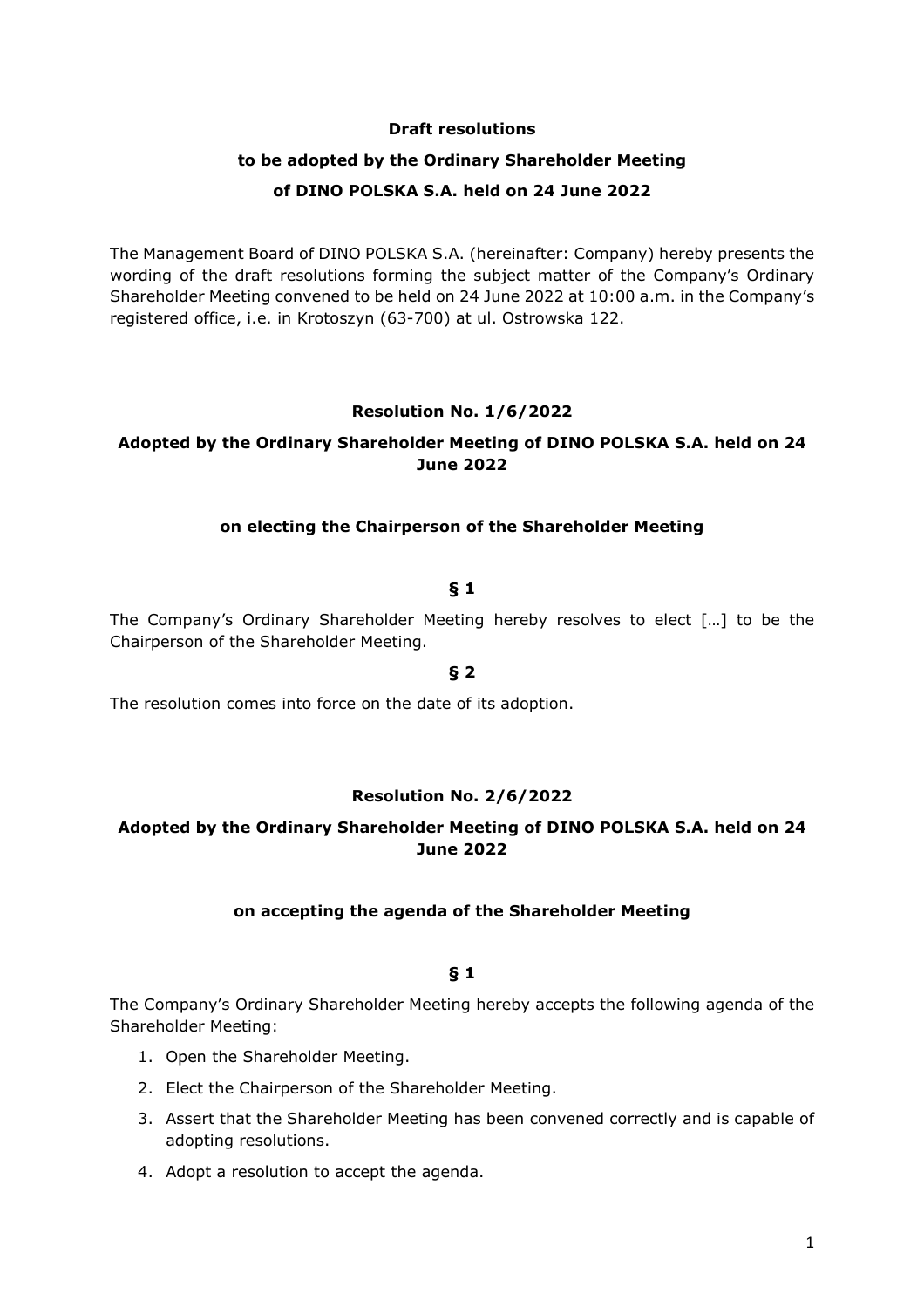- 5. Examine the following documents submitted by the Management Board:
	- − Management Board's Report on the activity of DINO POLSKA S.A. and the DINO POLSKA Group in 2021,
	- − financial statements of DINO POLSKA S.A. and the consolidated financial statements of the DINO POLSKA Group for the year ended 31 December 2021,
	- − Management Board's motion on the distribution of the net profit in 2021.
- 6. Examine the following documents submitted by the Supervisory Board:
	- − Supervisory Board activity report for the 2021 financial year,
	- − Supervisory Board report on the results of examining the Activity Report of the Company and the DINO POLSKA Group, the Company's standalone and consolidated financial statements and the Management Board's motion on the distribution of the Company's profit for the financial year ended 31 December 2021.
- 7. Examination of the Supervisory Board's motions on the following matters:
	- − approve the Management Board Report on the activity of DINO POLSKA S.A. and the DINO POLSKA Group in 2021,
	- − approve the financial statements of DINO POLSKA S.A. for the financial year ended 31 December 2021,
	- − approve the consolidated financial statements of the DINO POLSKA Group for the year ended 31 December 2021,
	- − adopt the Management Board's motion on the distribution of the net profit in 2021,
	- − grant a discharge to the Company's Management Board and Supervisory Board members on the performance of their duties in the 2021 financial year.
- 8. Adopt resolutions to approve the following:
	- − Management Board's Report on the Activity of DINO POLSKA S.A. and the DINO POLSKA Group in 2021,
	- − financial statements of DINO POLSKA S.A. for 2021,
	- − consolidated financial statements of the DINO POLSKA Group in 2021.
- 9. Adopt a resolution on the distribution of the net profit for 2021.
- 10.Adopt resolutions to grant a discharge to the Company's Management Board members on the performance of their duties in the 2021 financial year.
- 11.Adopt resolutions to grant a discharge to the Company's Supervisory Board members on the performance of their duties in the 2021 financial year.
- 12. Examine and render an opinion on the annual Compensation Report of the DINO POLSKA S.A. Management Board and Supervisory Board in 2021.
- 13.Adopt a resolution to amend the Company's Articles of Association and a resolution to adopt the consolidated text of the Company's Articles of Association.
- 14.Close the Shareholder Meeting.

# **§ 2**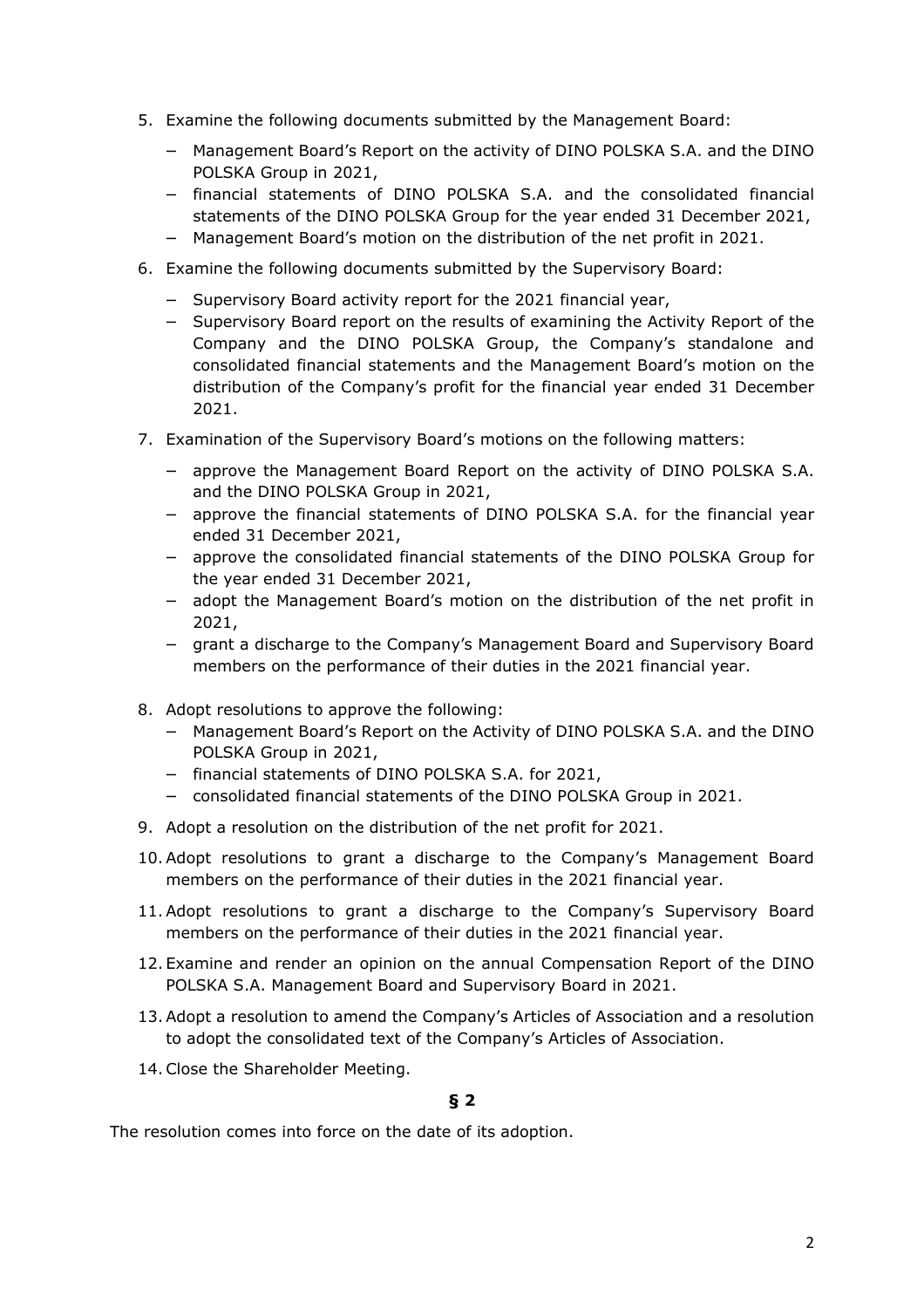## **Resolution No. 3/6/2022**

# **Adopted by the Ordinary Shareholder Meeting of DINO POLSKA S.A. held on 24 June 2022 on approving the Management Board's Report on the Activity of DINO POLSKA S.A. and the DINO POLSKA Group in 2021**

Pursuant to art. 395 § 2.1 of the Commercial Company Code, the Company's Ordinary Shareholder Meeting resolves as follows:

### **§ 1**

The Management Board's Report on the Activity of DINO POLSKA S.A. and the DINO POLSKA Group in 2021 is hereby approved.

**§ 2** 

The resolution comes into force on the date of its adoption.

### **Resolution No. 4/6/2022**

## **Adopted by the Ordinary Shareholder Meeting of DINO POLSKA S.A. held on 24 June 2022**

### **on approving the Company's financial statements for the year ended 31 December 2021**

Pursuant to art. 395 § 2.1 of the Commercial Company Code, the Company's Ordinary Shareholder Meeting resolves as follows:

### **§ 1**

The Company's Ordinary Shareholder Meeting hereby approves the financial statements of DINO POLSKA S.A. for the year ended 31 December 2021, including:

- a) introduction to the financial statements,
- b) balance sheet prepared as at 31 December 2021 with total assets and equity and liabilities of PLN 6,564,444 thousand,
- c) statement of profit or loss for the financial year from 1 January 2021 to 31 December 2021 showing net profit of PLN 591,217 thousand,
- d) statement of changes in equity for the financial year from 1 January 2021 to 31 December 2021, showing an increase in equity by PLN 591,217 thousand,
- e) statement of cash flows for the financial year from 1 January 2021 to 31 December 2021, showing an increase in cash by PLN 43,376 thousand,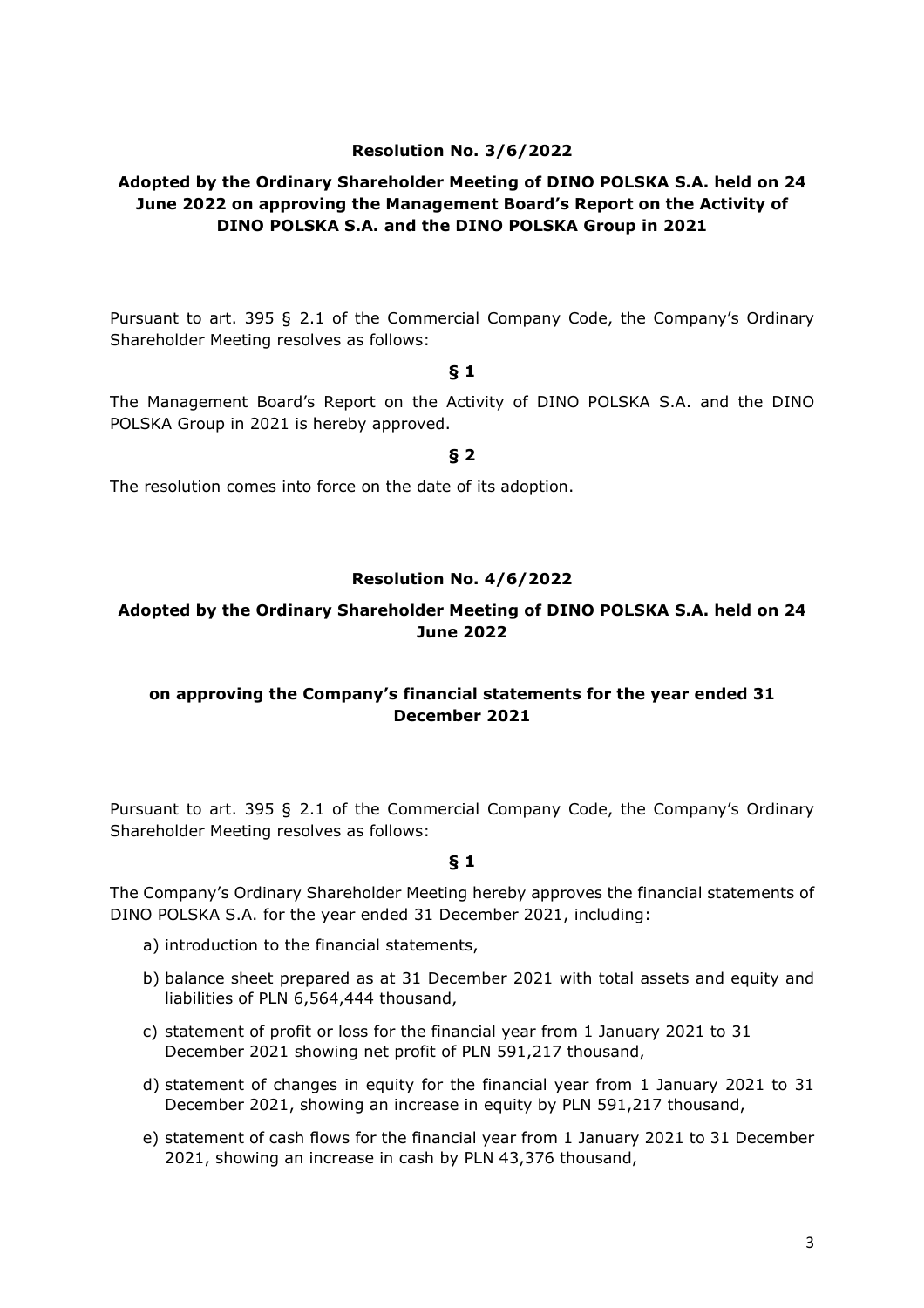f) notes and explanations to the financial statements.

# **§ 2**

The resolution comes into force on the date of its adoption.

### **Resolution No. 5/6/2022**

# **Adopted by the Ordinary Shareholder Meeting of DINO POLSKA S.A. held on 24 June 2022**

# **on approving the consolidated financial statements of the DINO POLSKA Group for the year ended 31 December 2021**

Pursuant to art. 395 § 5 of the Commercial Company Code, the Company's Ordinary Shareholder Meeting resolves as follows:

### **§ 1**

The consolidated financial statements of the DINO POLSKA Group for the year ended 31 December 2021, covering the following are hereby approved:

- a) introduction to the consolidated financial statements,
- b) consolidated statement of financial position prepared as at 31 December 2021 with total assets and equity and liabilities of PLN 7,168,531 thousand,
- c) consolidated statement of profit or loss for the financial year from 1 January 2021 to 31 December 2021 showing net profit of PLN 805,303 thousand, and the consolidated statement of comprehensive income for the financial year from 1 January 2021 to 31 December 2021, showing total income of PLN 803,627 thousand,
- d) consolidated statement of changes in equity for the financial year from 1 January 2021 to 31 December 2021, showing an increase in equity by PLN 803,627 thousand,
- e) consolidated statement of cash flows for the financial year from 1 January 2021 to 31 December 2021, showing an increase in cash by PLN 61,803 thousand,
- f) notes and explanations to the consolidated financial statements.

# **§ 2**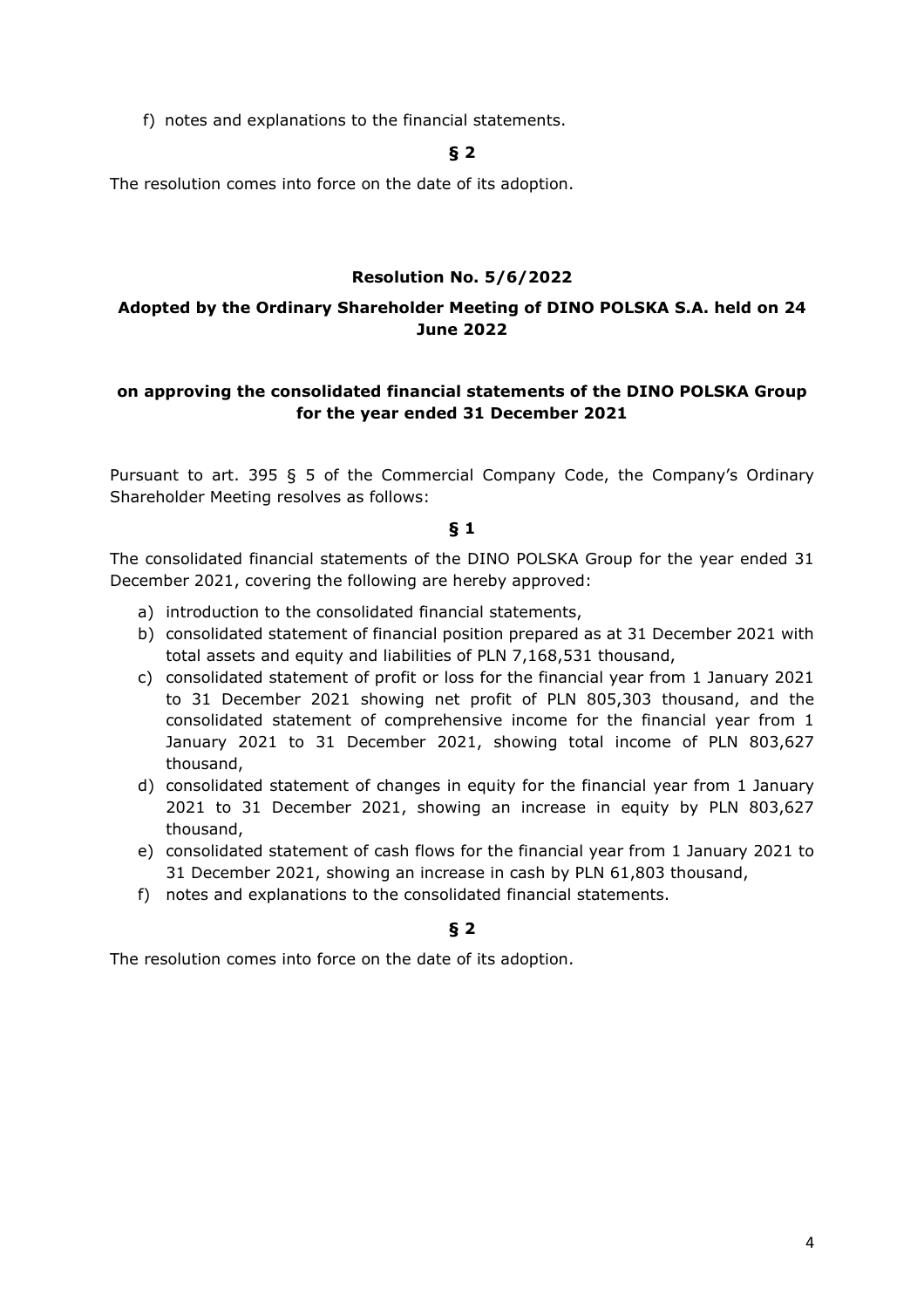### **Resolution No. 6/6/2022**

# **Adopted by the Ordinary Shareholder Meeting of DINO POLSKA S.A. held on 24 June 2022 on distributing the net profit for 2021**

### **§ 1**

Pursuant to art. 395 § 2.2 of the Commercial Company Code, the Company's Ordinary Shareholder Meeting resolves to allocate the net profit for the 2021 financial year in the amount of PLN 591,217 thousand, in such a way that the entire profit is allocated to the Company's supplementary capital.

### **§ 2**

The resolution comes into force on the date of its adoption.

# **Justification for draft resolution no. 6/6/2022 to be adopted by the Ordinary Shareholder Meeting of DINO POLSKA S.A. held on 24 June 2022 on distributing the net profit for 2021**

Pursuant to draft resolution no. 6/6/2022 to be adopted by the Ordinary Shareholder Meeting, the net profit for the 2021 financial year in the amount of PLN 591,217 thousand is allocated to the Company's supplementary capital.

The strategy of DINO POLSKA S.A. posits the continuation of the dynamic organic growth in the Dino store network and its accompanying logistics infrastructure, which necessitates the incurring of substantial capital expenditures. Concurrently, the goal of the Company's Management Board is to uphold its stable financial position and the safe level of debt.

Accordingly, in the opinion of the Management Board it is justified to designate the entirety of the net profit to supplementary capital.

# **Resolution No. 7/6/2022**

# **Adopted by the Ordinary Shareholder Meeting of DINO POLSKA S.A. held on 24 June 2022 on granting a discharge to a Member of the Company's Management Board**

Pursuant to art. 395 § 2.3 of the Commercial Company Code, the Company's Ordinary Shareholder Meeting resolves as follows:

### **§ 1**

A discharge is granted to Mr. Michał Krauze on the performance of his duties as a Member of the Company's Management Board in the 2021 financial year during his period of service, i.e. from 1 January 2021 to 31 December 2021.

# **§ 2**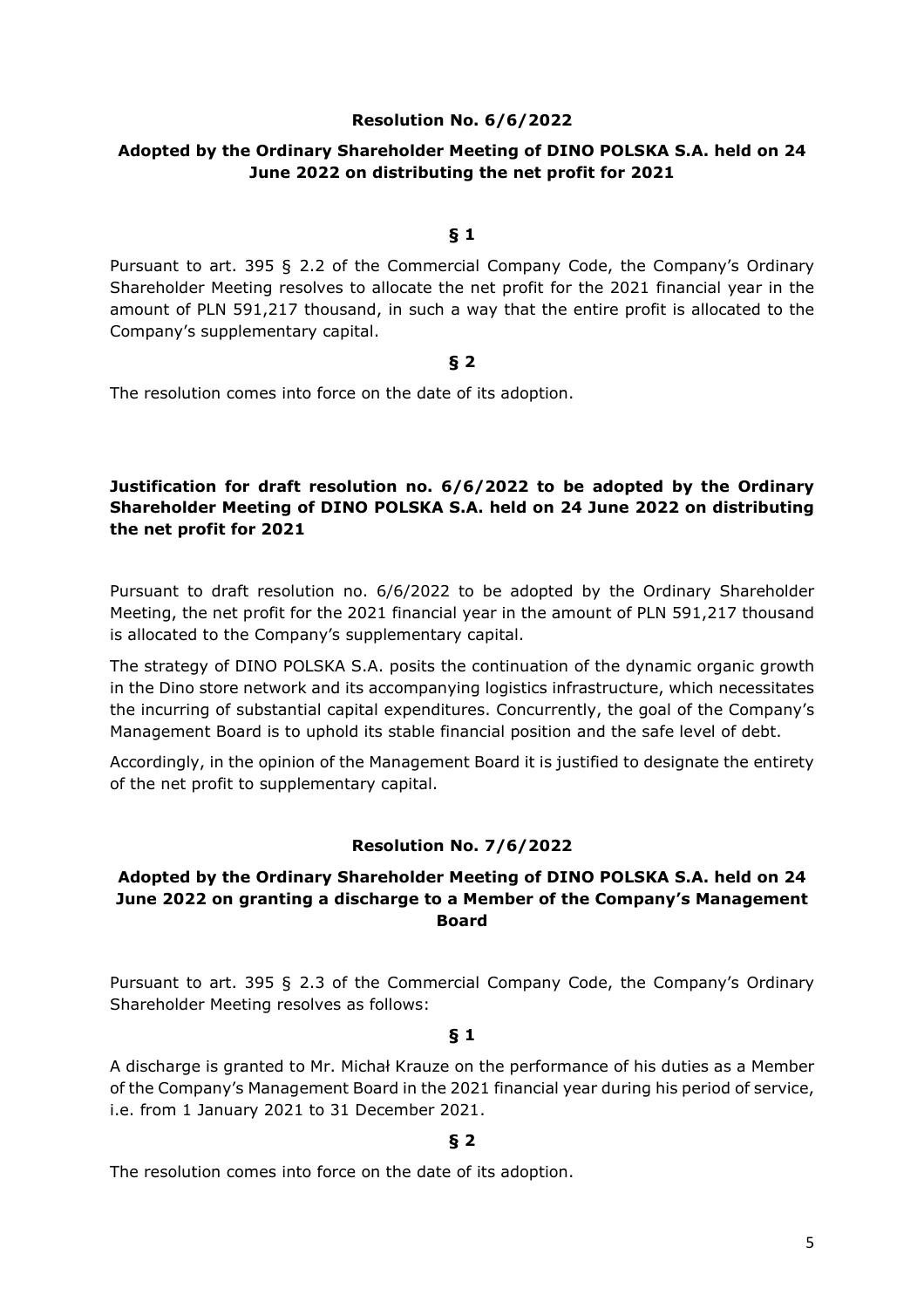### **Resolution No. 8/6/2022**

# **Adopted by the Ordinary Shareholder Meeting of DINO POLSKA S.A. held on 24 June 2022 on granting a discharge to a Member of the Company's Management Board**

Pursuant to art. 395 § 2.3 of the Commercial Company Code, the Company's Ordinary Shareholder Meeting resolves as follows:

### **§ 1**

A discharge is granted to Mr. Michał Muskała on the performance of his duties as a Member of the Company's Management Board in the 2021 financial year during his period of service, i.e. from 1 January 2021 to 31 December 2021.

**§ 2** 

The resolution comes into force on the date of its adoption.

### **Resolution No. 9/6/2022**

# **Adopted by the Ordinary Shareholder Meeting of DINO POLSKA S.A. held on 24 June 2022 on granting a discharge to a Member of the Company's Management Board**

Pursuant to art. 395 § 2.3 of the Commercial Company Code, the Company's Ordinary Shareholder Meeting resolves as follows:

## **§ 1**

A discharge is granted to Ms. Izabela Biadała on the performance of her duties as a Member of the Company's Management Board in the 2021 financial year during her period of service, i.e. from 1 January 2021 to 31 December 2021.

### **§ 2**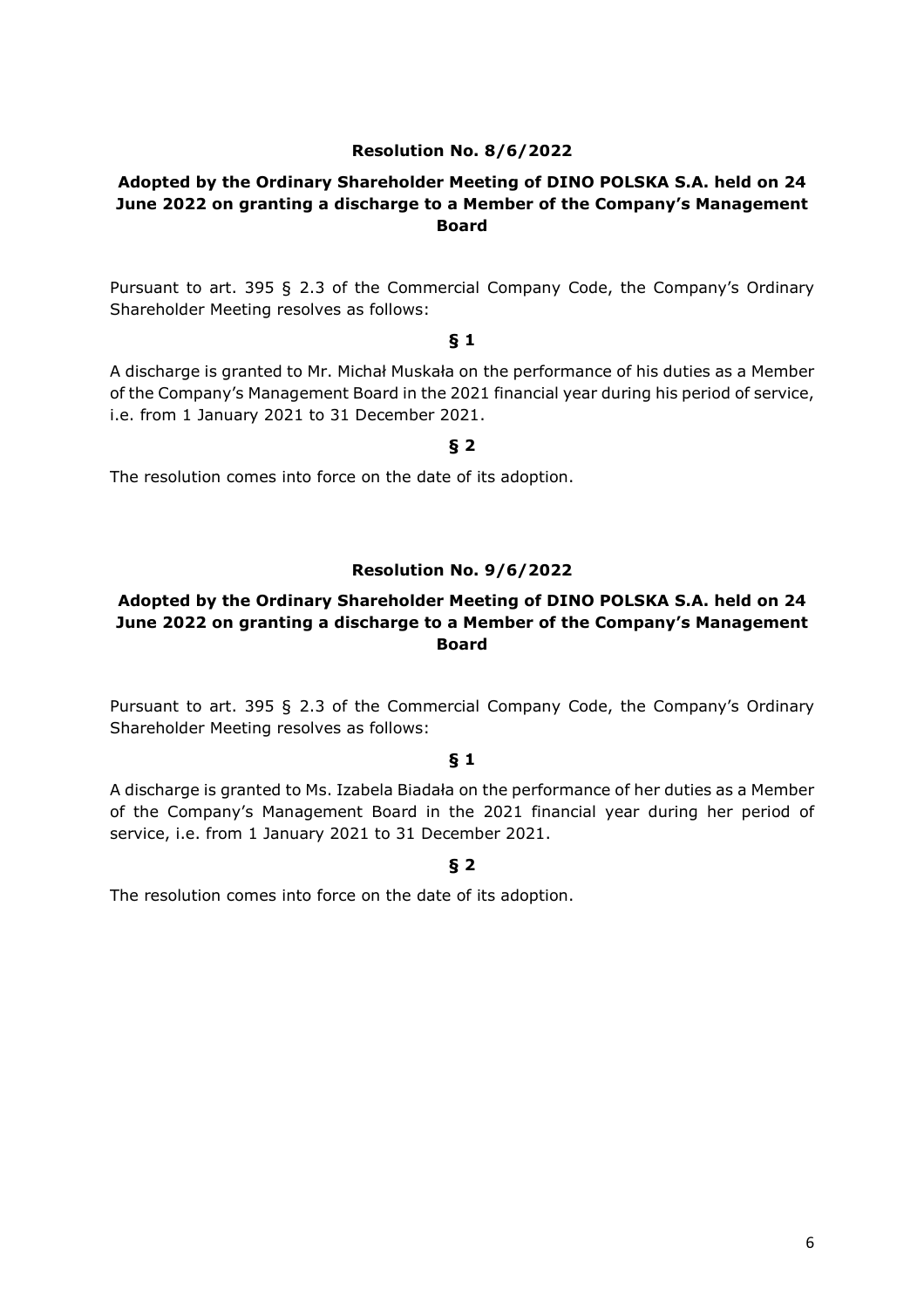### **Resolution No. 10/6/2022**

### **Adopted by the Ordinary Shareholder Meeting of DINO POLSKA S.A. held on 24 June 2022 on granting a discharge to a Member of the Company's Supervisory Board**

Pursuant to art. 395 § 2.3 of the Commercial Company Code, the Company's Ordinary Shareholder Meeting resolves as follows:

#### **§ 1**

It grants a discharge to Mr. Tomasz Biernacki on the performance of his duties as a Member of the Company's Supervisory Board including the function of the Chairman of the Company's Supervisory Board in the period of discharging the function, i.e. from 1 January 2021 to 31 December 2021.

# **§ 2**

The resolution comes into force on the date of its adoption.

### **Resolution No. 11/6/2022**

# **Adopted by the Ordinary Shareholder Meeting of DINO POLSKA S.A. held on 24 June 2022 on granting a discharge to a Member of the Company's Supervisory Board**

Pursuant to art. 395 § 2.3 of the Commercial Company Code, the Company's Ordinary Shareholder Meeting resolves as follows:

#### **§ 1**

It grants a discharge to Mr. Eryk Bajer on the performance of his duties as a Member of the Company's Supervisory Board in the period of discharging his function, i.e. from 1 January 2021 to 31 December 2021.

#### **§ 2**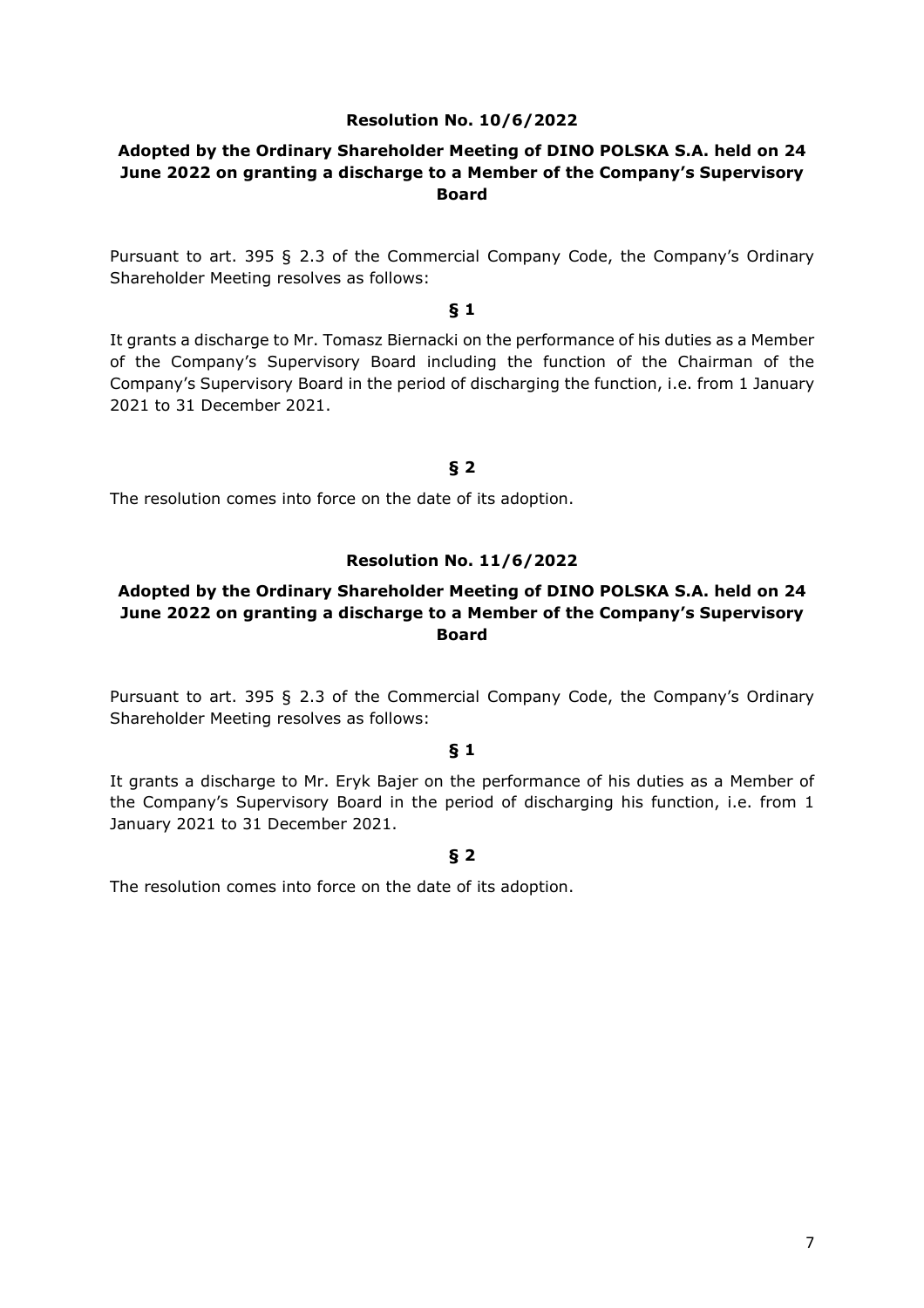### **Resolution No. 12/6/2022**

# **Adopted by the Ordinary Shareholder Meeting of DINO POLSKA S.A. held on 24 June 2022 on granting a discharge to a Member of the Company's Supervisory Board**

Pursuant to art. 395 § 2.3 of the Commercial Company Code, the Company's Ordinary Shareholder Meeting resolves as follows:

### **§ 1**

It grants a discharge to Mr. Sławomir Jakszuk on the performance of his duties as a Member of the Company's Supervisory Board in the period of discharging his function, i.e. from 1 January 2021 to 31 December 2021.

### **§ 2**

The resolution comes into force on the date of its adoption.

### **Resolution No. 13/6/2022**

# **Adopted by the Ordinary Shareholder Meeting of DINO POLSKA S.A. held on 24 June 2022 on granting a discharge to a Member of the Company's Supervisory Board**

Pursuant to art. 395 § 2.3 of the Commercial Company Code, the Company's Ordinary Shareholder Meeting resolves as follows:

### **§ 1**

It grants a discharge to Mr. Piotr Nowjalis on the performance of his duties as a Member of the Company's Supervisory Board in the period of discharging his function, i.e. from 1 January 2021 to 31 December 2021.

#### **§ 2**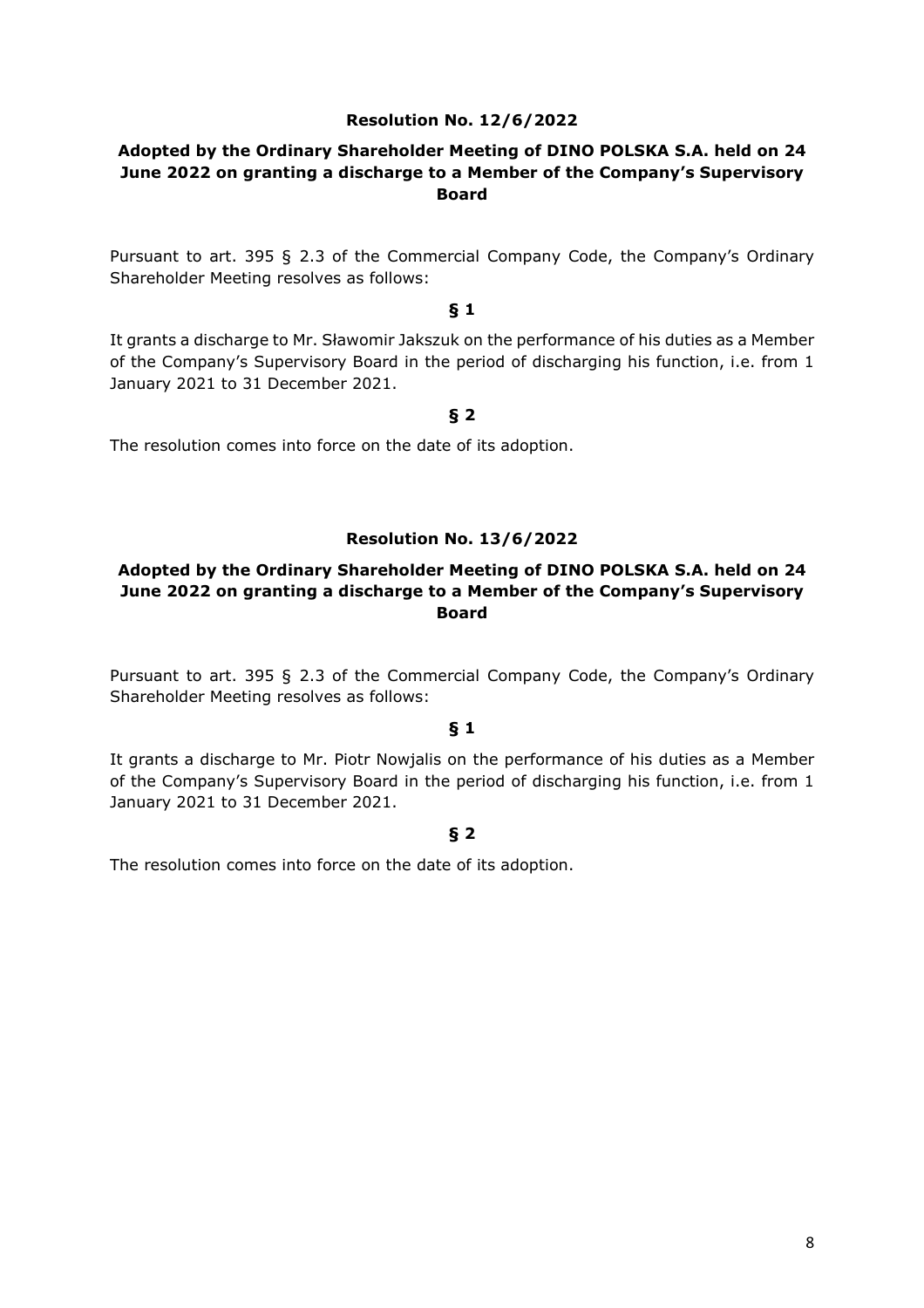### **Resolution No. 14/6/2022**

# **Adopted by the Ordinary Shareholder Meeting of DINO POLSKA S.A. held on 24 June 2022 on granting a discharge to a Member of the Company's Supervisory Board**

Pursuant to art. 395 § 2.3 of the Commercial Company Code, the Company's Ordinary Shareholder Meeting resolves as follows:

### **§ 1**

It grants a discharge to Mr. Maciej Polanowski on the performance of his duties as a Member of the Company's Supervisory Board in the period of discharging his function, i.e. from 1 January 2021 to 31 December 2021.

### **§ 2**

The resolution comes into force on the date of its adoption.

### **Resolution No. 15/6/2022**

# **Adopted by the Ordinary Shareholder Meeting of DINO POLSKA S.A. held on 24 June 2022 on granting a discharge to a Member of the Company's Supervisory Board**

Pursuant to art. 395 § 2.3 of the Commercial Company Code, the Company's Ordinary Shareholder Meeting resolves as follows:

### **§ 1**

A discharge is granted to Mr. Szymon Piduch on the performance of his duties as a Member of the Company's Supervisory Board in the 2021 financial year during his period of service, i.e. from 1 January 2021 to 12 January 2021.

#### **§ 2**

The resolution comes into force on the date of its adoption.

### **Resolution No. 16/6/2022**

# **Adopted by the Ordinary Shareholder Meeting of DINO POLSKA S.A. held on 24 June 2022 on rendering an opinion on the annual Compensation Report of the DINO POLSKA S.A. Management Board and Supervisory Board in 2021**

Pursuant to art. 395 §  $2<sup>1</sup>$  of the Commercial Company Code, the Company's Ordinary Shareholder Meeting resolves as follows:

### **§ 1**

The Company's Ordinary Shareholder Meeting hereby endorses the annual report on the compensation of the Management Board and the Supervisory Board of DINO POLSKA S.A. in 2021.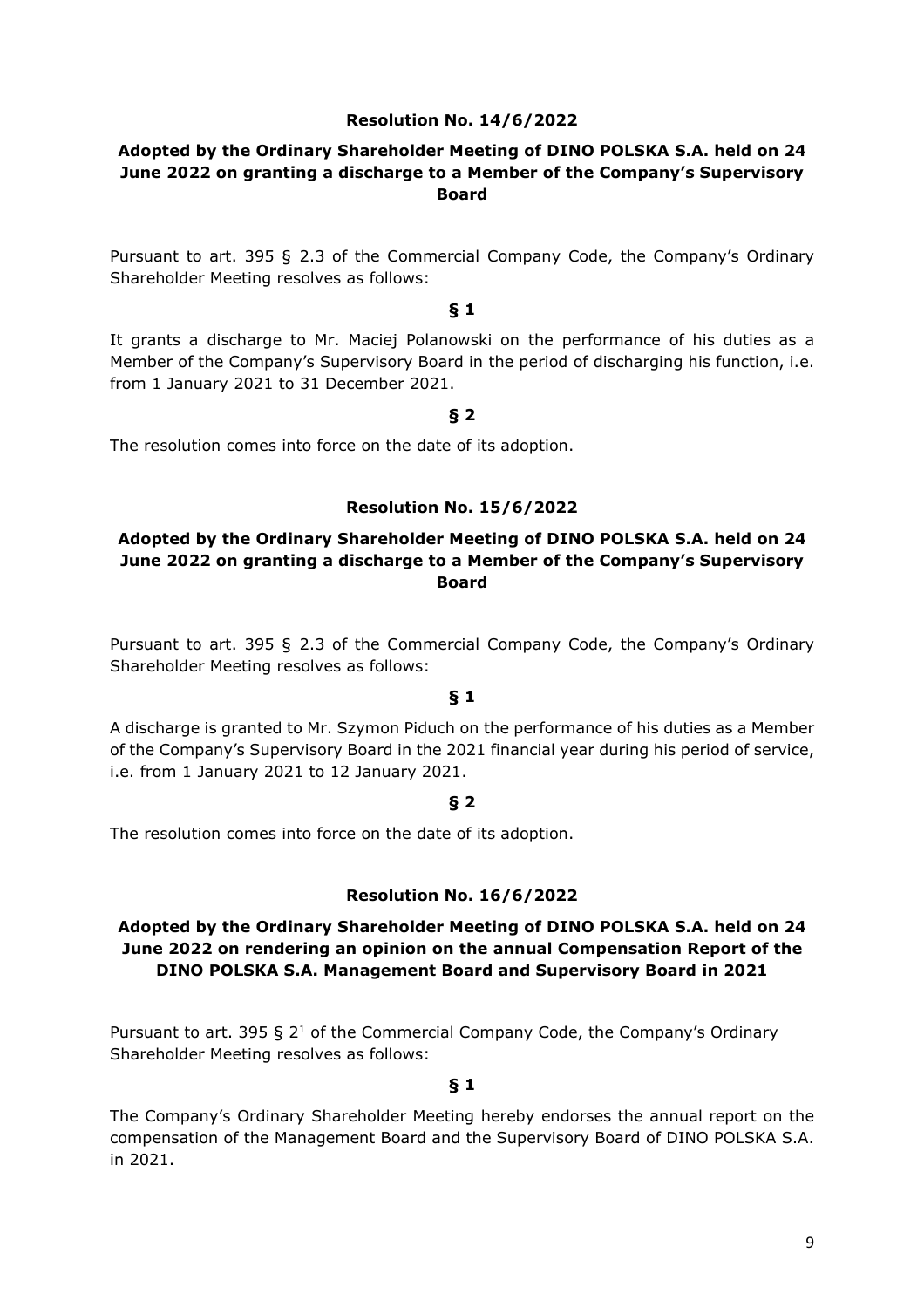**§ 2** 

The resolution comes into force on the date of its adoption.

#### **Resolution No. 17/6/2022**

# **Adopted by the Ordinary Shareholder Meeting of DINO POLSKA S.A. held on 24 June 2022 on amending the Company's Articles of Association**

Pursuant to art. 430 § 1 of the Commercial Company Code, the Company's Ordinary Shareholder Meeting resolves as follows:

### **§ 1**

The following amendments are hereby made to the Company's Articles of Association:

#### **The following amendments are made to § 4 sec. 1:**

- a. item 43 is added after item 42 in the following wording: "47.78.Z Retail sales of other new products in specialized shops";
- b. the current items 43-61 are renumbered to 44-62;
- c. items 63 and 64 are added after item 62 referred to in letter b in the following wording:
	- "63) 77.21.Z Lending and leasing recreational and sporting equipment,
	- 64) 77.29.Z Lending and leasing other articles for personal and household use";
- d. the current item 62 is renumbered 65;
- e. item 66 is added after item 65 referred to in letter d in the following wording: "79.11.A Activity of tourism agents";
- f. the current items 63-80 are renumbered to 67-84;
- g. items 85, 86 and 87 are added after item 84 referred to in letter f in the following wording:
	- "85) 90.04.Z Activity of cultural facilities,
		- 86) 94.99.Z Activity of other membership organizations elsewhere not classified,
		- 87) 47.54.Z Retail sales of electric household equipment in specialized shops."

### **§ 2**